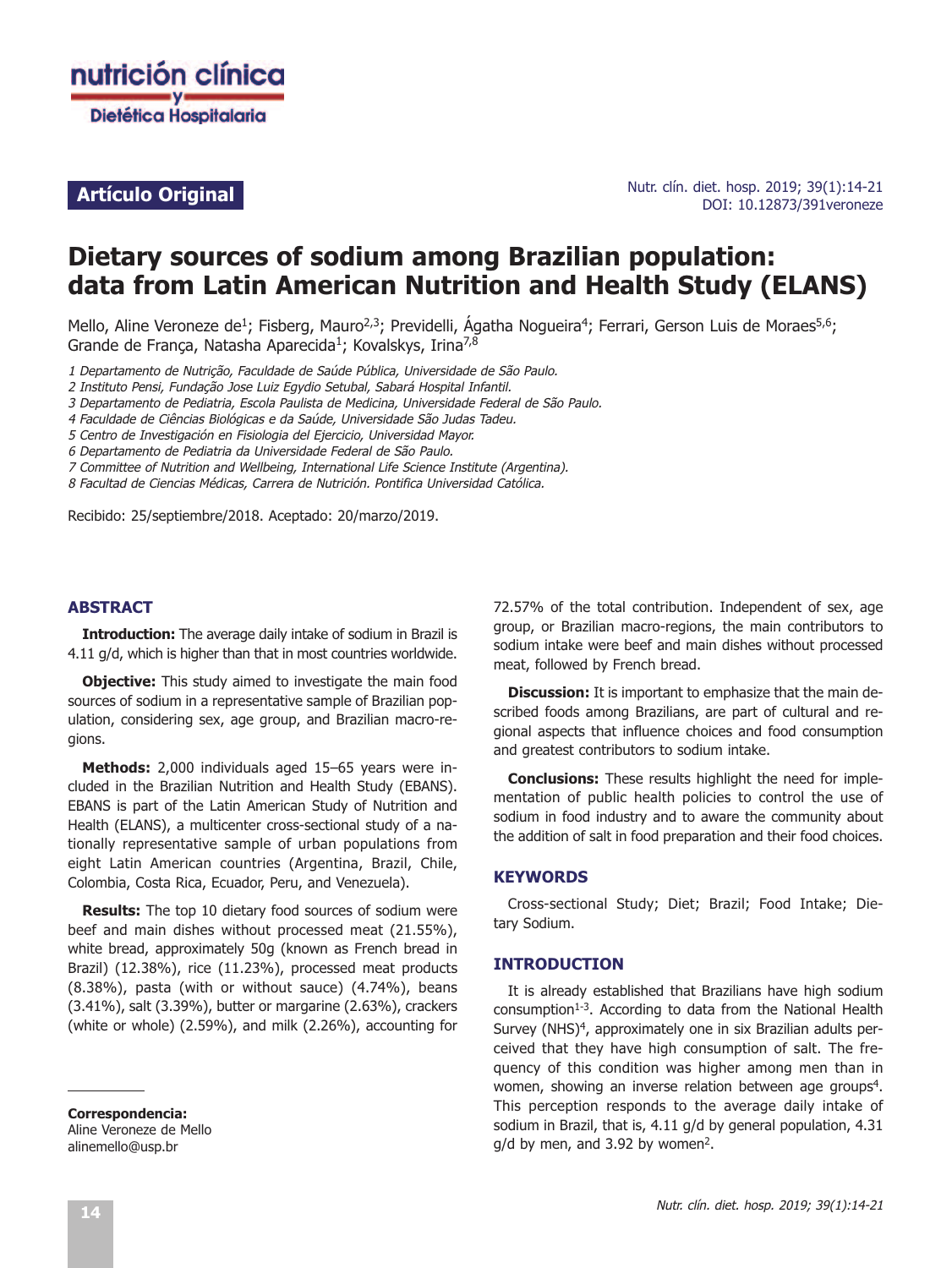Considering these alarming data around the world and not only in Brazil, the World Health Organization (WHO)<sup>5,6</sup> brought new recommendations by means of "Global Action Plan for the Prevention and Control of Non-communicable Diseases (2013– 2020)": reducing dietary sodium to less than 2,000 mg per person or 5 grams of salt and reducing the level of salt/sodium added to food (prepared or processed) by 2020, which decreases the risk of developing high blood pressure, the main risk factor for cardiovascular disease and renal failure $1.7,8$ .

At the individual level, dietary guidelines for the Brazilian population presents qualitative orientations regarding moderate sodium intake<sup>9</sup>. In addition, at the population level, the Brazilian Association of Food Industries, following these recommendations, created a voluntary agreement, which accounts for over 70% of processed food market based on sodium, for specific categories of foods: breads, cakes, cookies and biscuits, pasta, dairy spreads, breakfast cereals, and mayonnaise. The reduction targets from sodium content for these foods had been improving, with a progressive reduction in recent years (from 2011 to  $2017)^{10}$ .

To help in the elaboration of public policies, as well as to stimulate the reduction of consumption and the level of sodium of foods, it is important to know the main sources of sodium in distinct population groups. It is important to highlight that the strategies used to reduce sodium in foods differ from those aimed at reducing sodium intake $5,6,10$ . Thus, the present study aimed to investigate the main food sources of sodium in a representative sample of Brazilian population, considering sex, age group, and Brazilian macro-regions.

## **METHODS**

The present study is part of the Latin American Study of Nutrition and Health (Estudio Latinoamericano de Nutrición y Salud, ELANS), conducted in eight Latin American countries: Argentina, Brazil, Chile, Colombia, Costa Rica, Ecuador, Peru, and Venezuela. Each country also has its regional study and for this study were included only data from the Brazilian Nutrition and Health Study (Estudo Brasileiro de Nutrição <sup>e</sup> Saúde, EBANS), collected from November 2014 to August 2015.

EBANS is a household-based cross-sectional populationbased survey. Individuals were stratified by geographical location (only urban areas), sex, age, and socioeconomic level. The sampling design procedures were performed using a random complex, multistage sampling, and the sample size was calculated using a confidence level of 95% and a maximum error of 3.49% at a 5% significance level and survey design effect of 1.75. The total sample was composed of 2,000 individuals, aged 15–65 years, both sexes, living in private households in Brazil's macro-regions (North, Northeast, Midwest, Southeast, and South), considering major cities of Brazil and other relevant cities in terms of population weight.

Pregnant and lactating women (in the first 6 months postpartum), individuals with major physical or mental impairments that affect food intake or physical activity (e.g., musculoskeletal disease, recent surgery, severe asthma, dementia, and major depression), individuals outside of the age range, adolescents without assent or consent of a parent or legal guardian, and individuals living in institutions and unable to read were excluded from the study.

Foods and beverages (n=1317), reported in the 24-hour dietary recall (24HR), were classified into 347 food groups based on nutritional similarity. The total sodium intake comprised the sodium intrinsic in food (naturally present) and added for flavor during preparation, according to the standardization of the Nutrition Data System for Research (NDSR) database (e.g., rice cooked with salt, sautéed vegetables etc.). Therefore, in order to estimate consumption and sources of this nutrient, the amount of sodium was revised based on the Brazilian food composition table $11$  and according to nutrition information available on food labels.

It should be highlighted that a single 24HR for a large population yields an unbiased estimate of the population-level dietary patterns<sup>12</sup>. In the next step, if the food group was consumed fewer than ten times, it was grouped with other food items according to the similarity of sodium content (e.g., beef group, including all types of beef, independent of the fat percentage). The final groups that compose Tables 1-3 are beef and main dishes with not processed meat (red or white); white bread, approximately 50g (known as French bread in Brazil); rice, plain, white or brown, cooked in salted water; processed meat products; pasta, with or without sauce; beans, dried, cooked; salt; butter or margarine, salted; crackers, white or whole, salted; milk, plain or not; mixed dishes, *farofa*, couscous, and mayonnaise salad; savory snacks, fried or baked; breads, white or whole; soups and broths; pizza; cheese, processed.

To determine the contribution of each food group to the nutrient intake of the Brazilian population, the method proposed by Block et al.  $(1958)^{13}$  was applied, considering the sampling design. After that, the foods groups were sequenced in rank order of contribution for Brazilian population. Food groups included in the list of top 10 food sources of sodium were presented according to overall EBANS, sex (female and male), age group (15–19 years old, 20–34 years old, 35–49 years old, and 50–65 years old), and Brazilian macro-region (South, Southeast, Midwest, North, and Northeast), respecting the sample design.

All statistical analyses were performed using SPSS Complex Samples (version 22.0 for Windows, SPSS, Inc., Chicago, IL, USA) to incorporate sample weights and adjust for clusters and strata of the complex sample design.

This study was conducted in accordance with ethical principles for research involving humans, complying with Resolution CNS 196/96. The overarching ELANS protocol (60953716.4.0000.5505) was approved by Federal University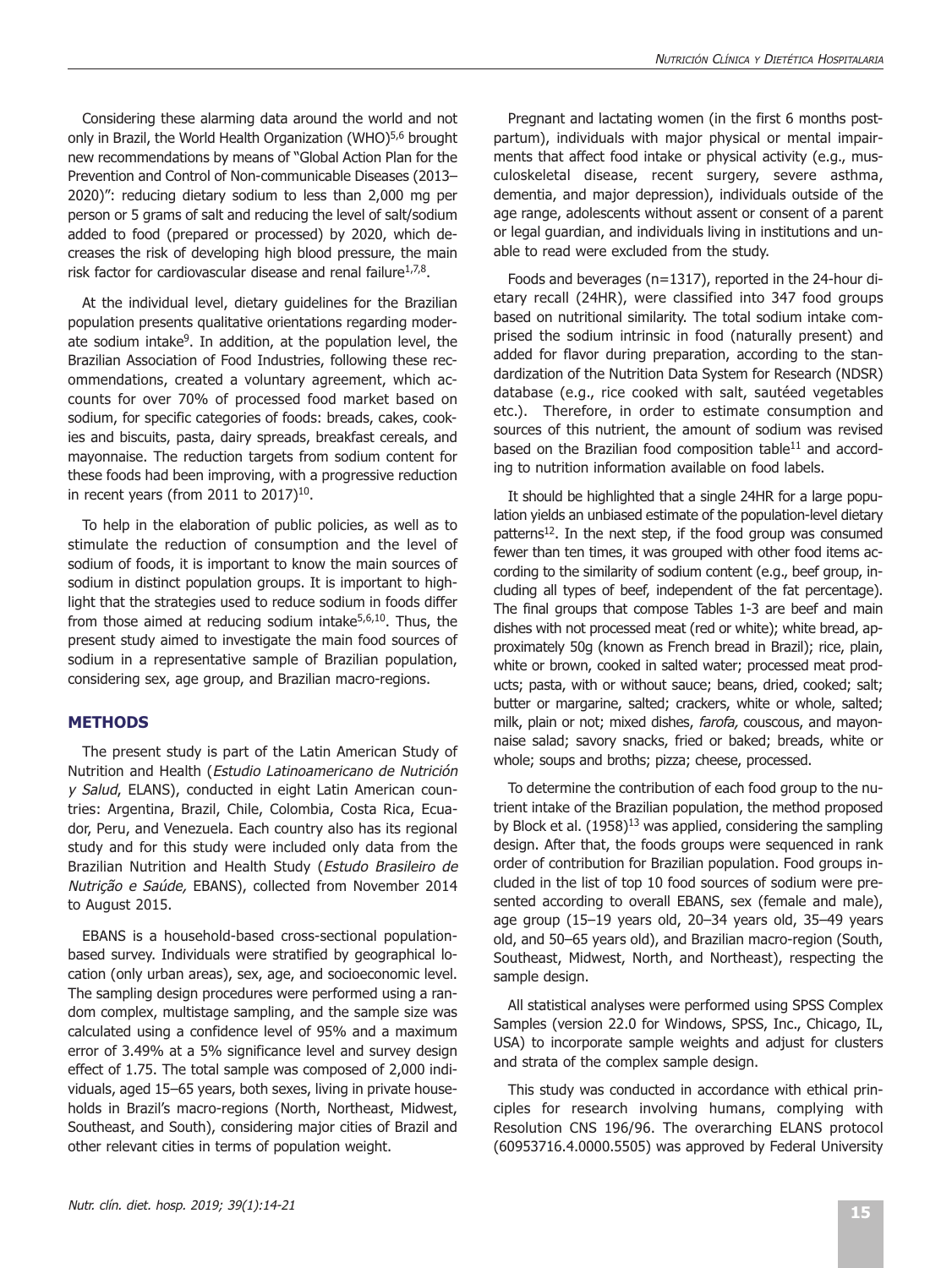of São Paulo, Brazil. EBANS was approved by the Research Ethics Committee of the "Instituto Pensi - Hospital Infantil Sabará" (31670314.8.0000.5567).

## **RESULTS**

Data of the top 10 dietary food sources of sodium in Brazilian diet were presented according total population, sex, age group, and Brazilian macro-region (Tables 1–3). The major contributors to sodium intake in EBANS were beef and main dishes without processed meat (21.55%), white bread, approximately 50g (known as French bread in Brazil) (12.38%), rice (11.23%), processed meat products (8.38%), pasta (with or without sauce) (4.74%), beans (3.41%), salt (3.39%), butter or margarine (2.63%), crackers (white or whole) (2.59%), and milk (2.26%), which together accounted for 72.57% of the total contribution. First four foods (1st: beef and main dishes without processed meat; 2nd: French bread, 3rd: rice (with exception of those Southwest and Midwest, in which this order of the second and third positions were inverted); and 4th: processed meat products, appeared in the same rank position for both sexes, all age groups, and Brazilian macro-regions. Thus, the contribution of meals to sodium consumption was higher than processed foods.

Beef and main dishes without processed meat are in the first position and contributed most to sodium intake in Brazilian diet. The percentage ranged from 19.94% (South) to 26.57% (North) for the macro-regions, and from 19.16% (adolescents) to 23.03% (35–49 years) for age groups. For both sexes, the contribution was similar (men: 20.05% and women: 20.94%). Although this food group was the primary contributor to sodium intake, it did not present the highest average consumption (mg/g). This finding was only observed among individuals living in the Northern region of the country and among men.

Table 1 shows the top 10 contributors to sodium intake according to sex. When evaluating data separately, the 10th contributor to sodium intake differ from the whole sample. Fried or baked savory snacks among men, and breads (white or whole) among women, were found to be the 10th contributor to sodium intake instead of milk. The contribution and consumption of added salt were lower in men (7th position; 2.48% and 276.82 mg/d) than in women (6th position; 4.52% and 326.28 mg/d). In women, breads and crackers (white or whole) make a bigger contribution in the ranking, along with French bread, they represent almost 15% of the total contribution.

|                         | <b>EBANS</b>  |             |           |                         | <b>Male</b>   |             |           | <b>Female</b>           |               |             |           |
|-------------------------|---------------|-------------|-----------|-------------------------|---------------|-------------|-----------|-------------------------|---------------|-------------|-----------|
|                         | $\frac{0}{0}$ | mg/d        |           |                         | $\frac{0}{0}$ | mg/d        |           |                         | $\frac{0}{0}$ | mg/d        |           |
| Food group              |               | <b>Mean</b> | <b>SE</b> | <b>Food group</b>       |               | <b>Mean</b> | <b>SE</b> | Food group              |               | <b>Mean</b> | <b>SE</b> |
| Beef and<br>Main dishes | 21.55         | 709.48      | 13.77     | Beef and<br>Main dishes | 22.05         | 807.29      | 18.03     | Beef and<br>Main dishes | 20.94         | 612.3       | 18.18     |
| White Bread             | 12.38         | 573.36      | 9.77      | White Bread             | 13            | 639.09      | 14.85     | White Bread             | 11.62         | 501.54      | 10.07     |
| <b>Rice</b>             | 11.23         | 410.8       | 7.29      | <b>Rice</b>             | 12.45         | 499.25      | 11.32     | <b>Rice</b>             | 9.72          | 320.4       | 8.19      |
| Processed<br>Meat       | 8.38          | 762.24      | 29.24     | Processed<br>Meat       | 8.3           | 786.39      | 35.81     | Processed<br>Meat       | 8.48          | 734.79      | 48.98     |
| Pasta                   | 4.74          | 548.44      | 28.1      | Pasta                   | 4.5           | 588.78      | 43.78     | Pasta                   | 5.05          | 509.75      | 35.44     |
| Beans                   | 3.41          | 134.46      | 2.9       | <b>Beans</b>            | 3.84          | 161.72      | 4.9       | Salt                    | 4.52          | 326.28      | 18.48     |
| Salt                    | 3.39          | 304.2       | 14.07     | Salt                    | 2.48          | 276.82      | 19.02     | Crackers                | 3.06          | 317.8       | 19.41     |
| Butter/<br>Margarine    | 2.63          | 151.27      | 5.45      | Butter/<br>Margarine    | 2.32          | 151.58      | 6.01      | Butter/<br>Margarine    | 3.01          | 150.97      | 8.76      |
| Crackers                | 2.59          | 367.27      | 15        | Crackers                | 2.21          | 443.96      | 20.91     | Beans                   | 2.88          | 105.07      | 2.82      |
| Milk                    | 2.26          | 135.82      | 3.21      | Savory snacks           | 2.18          | 503.37      | 28.04     | <b>Breads</b>           | 2.66          | 314.51      | 17.59     |

**Table 1.** Top 10 dietary sources of sodium by contribution and consumption in participants of EBANS Study according to total population and sex.

%: Percentual of contribution.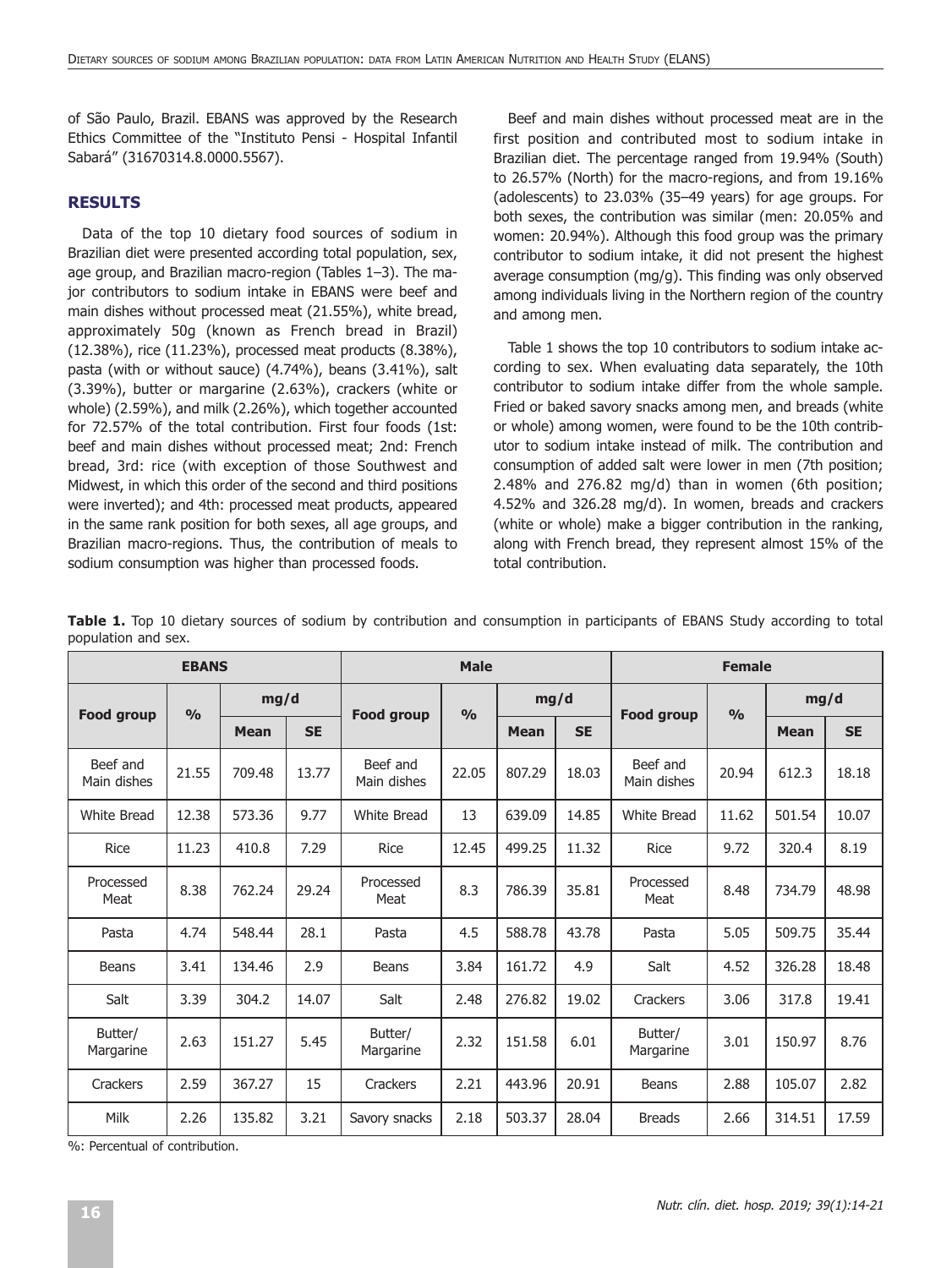With regard to age groups, contributors to sodium intake in adolescents included fried or baked savory snacks and pizzas, differing from the other age ranges (Table 2). For this reason, adolescents had the highest consumption of sodium (1388.17 mg/d). Although the percentage of French bread as the 2nd contributor increases with age (11.75%–13.18%), the average consumption decreased with age (647.35 mg/d–515.41 mg/d). For young adults (20-34 years old), such it is observed in women, breads and crackers (white or whole) along with French bread represented almost 15% of the total contribution. Among middle-aged adults (35–49 years old), the average consumption was high for soups and broths, which appeared in the 10th position and was only observed in this group.

Table 3 shows the results according to Brazilian macro-regions. The consumption of pizza and mixed dishes, which include typical Brazilians recipes, such as farofa, couscous, and mayonnaise salad, was observed only among Brazilians living in the South and represented the sources with the highest sodium consumption (1255.59 mg/d and 696.45 mg/d, respectively). In the North and Northeast, soups and broths appeared as contributors to sodium intake while in the Southeast, fried or baked savory snacks. The average consumption of sodium and the specific contributors to sodium consumption in the Midwest were similar to those identified in the whole sample.

Considering the percentage of tolerable upper intake level (UL), processed meats resulted in the highest percentage of sodium in EBANS (33.14% of UL). The same result was also observed in pizzas, which represented values above 50% (adolescents: 60.36%; South: 54.59%), followed by soups and broths, which yield values between 30% and 50% (35– 49 years: 48.46%; Northeast: 40.05%; North: 33.67%), processed meat products (30% and 37%; with exception of the South (23.17%); and beef and main dishes with processed meat (red or white) (26%–37%).

## **DISCUSSION**

The main important contributors to sodium intake in EBANS were beef and main dishes without processed meat, French bread, rice, processed meat products, pasta (with or without

| 15 to 19 years old         |       |             |           |                            |                | 20 to 34 years old |           | 35 to 49 years old         |       |             |           |                            | 50 to 65 years old |             |           |  |
|----------------------------|-------|-------------|-----------|----------------------------|----------------|--------------------|-----------|----------------------------|-------|-------------|-----------|----------------------------|--------------------|-------------|-----------|--|
| Food                       | 0/n   | mg/d        |           | <b>Food</b>                | O <sub>0</sub> | mg/d               |           | Food                       | 0/n   | mg/d        |           | Food                       | O <sub>0</sub>     | mg/d        |           |  |
| group                      |       | <b>Mean</b> | <b>SE</b> | group                      |                | <b>Mean</b>        | <b>SE</b> | group                      |       | <b>Mean</b> | <b>SE</b> | group                      |                    | <b>Mean</b> | <b>SE</b> |  |
| Beef and<br>Main<br>dishes | 19.16 | 740.26      | 45.32     | Beef and<br>Main<br>dishes | 21.29          | 720.33             | 20.63     | Beef and<br>Main<br>dishes | 23.03 | 726.65      | 22.28     | Beef and<br>Main<br>dishes | 21.47              | 644.1       | 25.38     |  |
| White<br><b>Bread</b>      | 11.75 | 647.35      | 29.93     | White<br><b>Bread</b>      | 12.19          | 620.39             | 15.13     | White<br><b>Bread</b>      | 12.45 | 534.26      | 16.66     | White<br><b>Bread</b>      | 13.18              | 515.41      | 18.44     |  |
| Rice                       | 10.65 | 441.37      | 19.41     | Rice                       | 10.87          | 412.53             | 10.71     | Rice                       | 11.97 | 422.37      | 16.33     | Rice                       | 11.24              | 371.48      | 15.49     |  |
| Processed<br>Meat          | 8.9   | 732.09      | 45.18     | Processed<br>Meat          | 8.95           | 766.45             | 54.86     | Processed<br>Meat          | 7.43  | 747.56      | 50.34     | Processed<br>Meat          | 8.33               | 801.6       | 66.75     |  |
| Pasta                      | 5.03  | 600.8       | 68.04     | Pasta                      | 4.58           | 539.04             | 37.34     | Pasta                      | 5.01  | 534.95      | 41.68     | Pasta                      | 4.44               | 554.96      | 88.48     |  |
| Beans                      | 3.48  | 154.17      | 9.48      | Salt                       | 3.38           | 351.05             | 27.37     | Beans                      | 3.59  | 136.69      | 4.96      | Salt                       | 4.43               | 291.54      | 40.26     |  |
| Savory<br>snacks           | 3.34  | 562.66      | 51.78     | Beans                      | 3.34           | 140                | 4.44      | Salt                       | 3.32  | 272.9       | 16.53     | Beans                      | 3.22               | 110.14      | 3.45      |  |
| Crackers                   | 3.08  | 544.14      | 57.28     | <b>Breads</b>              | 2.61           | 394.26             | 25.87     | Butter or<br>Margarine     | 2.97  | 155.69      | 11.85     | Cheese                     | 2.62               | 273.69      | 22.12     |  |
| Pizza                      | 2.88  | 1388.17     | 132.2     | Butter/<br>Margarine       | 2.58           | 159.96             | 9.44      | Crackers                   | 2.84  | 354.68      | 33.63     | Milk                       | 2.48               | 118.74      | 6.69      |  |
| Milk                       | 2.67  | 173.27      | 8.12      | Crakers                    | 2.39           | 380.47             | 21.88     | Soups                      | 2.28  | 1114.48     | 194.29    | Butter/<br>Margarine       | 2.48               | 125.06      | 5.59      |  |

**Table 2.** Top 10 dietary sources of sodium by contribution and consumption in participants of EBANS Study according to age groups.

%: Percentual of contribution.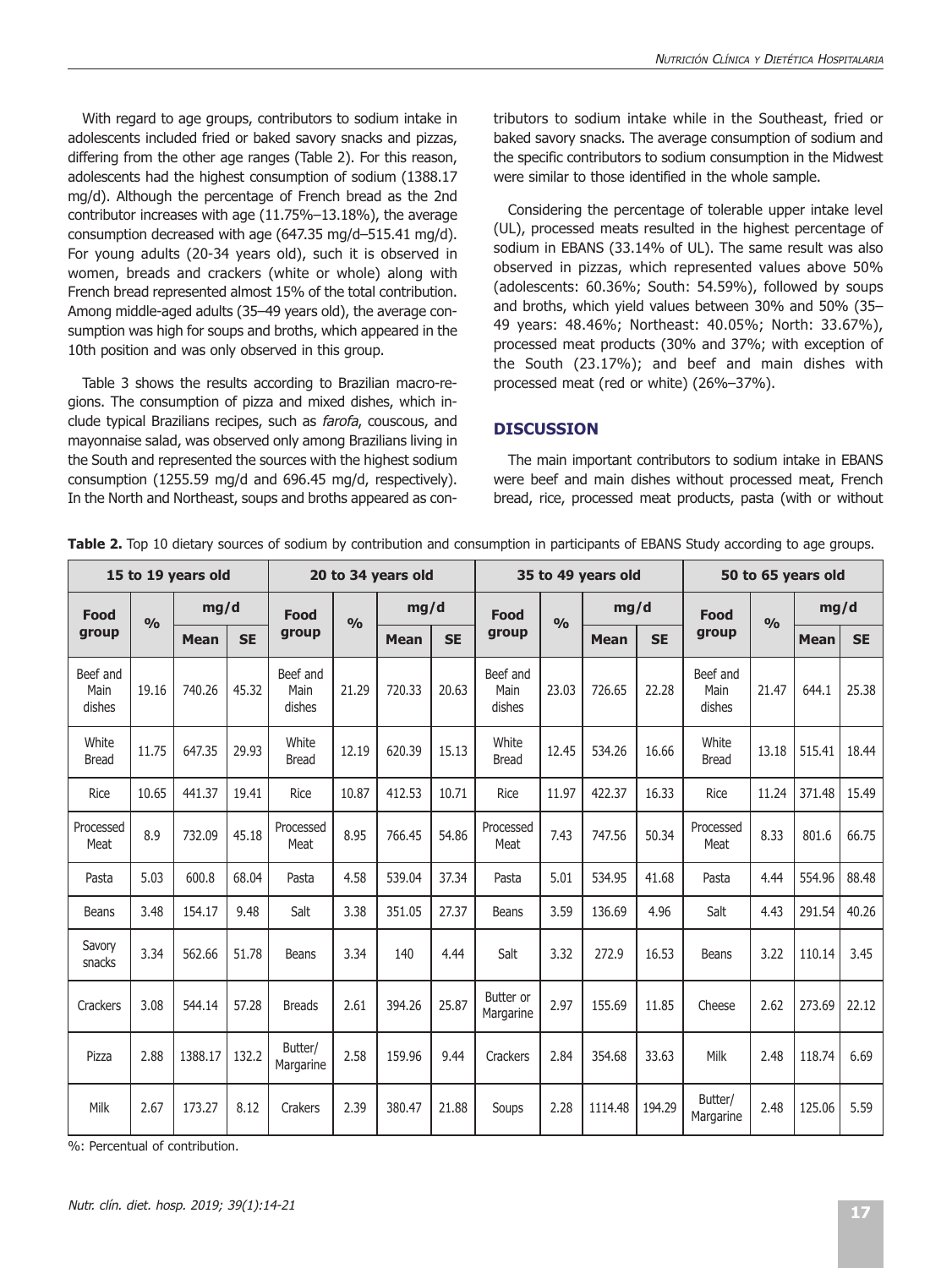| <b>South</b>            |       |             |           | <b>Southeast</b>        |       |             |           | <b>Midwest</b>          |       |             |            |  |
|-------------------------|-------|-------------|-----------|-------------------------|-------|-------------|-----------|-------------------------|-------|-------------|------------|--|
|                         | O/O   | mg/d        |           |                         | O/O   | mg/d        |           |                         | O/O   | mg/d        |            |  |
| Food group              |       | <b>Mean</b> | <b>SE</b> | <b>Food group</b>       |       | <b>Mean</b> | <b>SE</b> | Food group              |       | <b>Mean</b> | <b>SE</b>  |  |
| Beef and<br>Main dishes | 19.94 | 628.58      | 45.12     | Beef and<br>Main dishes | 21.21 | 722.97      | 19.27     | Beef and<br>Main dishes | 22.44 | 750.19      | 39.71      |  |
| <b>White Bread</b>      | 12.92 | 564.51      | 25.26     | Rice                    | 11.84 | 427.05      | 10.01     | <b>Rice</b>             | 14.13 | 505.58      | 29.55      |  |
| <b>Rice</b>             | 8.3   | 305.51      | 16.28     | <b>White Bread</b>      | 11.68 | 539.1       | 8.43      | <b>White Bread</b>      | 9.51  | 505.1       | 25.32      |  |
| Processed<br>Meat       | 7.78  | 533.03      | 71.12     | Processed<br>Meat       | 8.33  | 775.01      | 36.44     | Processed<br>Meat       | 8.39  | 845.93      | 100.1<br>7 |  |
| Pasta                   | 7.46  | 644.55      | 105.86    | Pasta                   | 4.28  | 576.15      | 40.51     | Salt                    | 5.82  | 480.53      | 105.67     |  |
| Salt                    | 3.49  | 232.13      | 33.83     | Salt                    | 3.85  | 297.36      | 9.99      | Pasta                   | 3.84  | 462.27      | 62.62      |  |
| <b>Breads</b>           | 3.48  | 321.62      | 34.41     | <b>Beans</b>            | 3.4   | 128.8       | 2.67      | Beans                   | 3.16  | 122.11      | 6.93       |  |
| Mixed dishes            | 3.08  | 696.45      | 60.79     | Milk                    | 2.48  | 139.58      | 3.3       | Crackers                | 2.67  | 417.83      | 69.73      |  |
| Pizza                   | 3     | 1255.59     | 147.42    | Butter/<br>Margarine    | 2.44  | 149.62      | 6.35      | Butter/<br>Margarine    | 2.5   | 166.52      | 32.15      |  |
| Milk                    | 2.83  | 137.89      | 11.32     | Savory<br>snacks        | 2.43  | 532.3       | 22.48     | Milk                    | 2.49  | 154.9       | 13.31      |  |

|  |  |  |  | Table 3-A. Top 10 dietary sources of sodium by contribution and consumption in participants of EBANS Study according macro-regions. |  |  |  |  |  |
|--|--|--|--|-------------------------------------------------------------------------------------------------------------------------------------|--|--|--|--|--|
|--|--|--|--|-------------------------------------------------------------------------------------------------------------------------------------|--|--|--|--|--|

%: Percentual of contribution.

sauce), beans, salt, butter or margarine, crackers (white or whole), and milk. After analyzing the dietary sources of sodium, some particularities were observed in relation to the consumption of some foods and food groups that are included in the usual Brazilian diet<sup>14</sup>. The same finding was observed in other countries, where it is possible to note a similarity in the diet. For example, in Mexican population, processed meat was the main contributor to daily sodium intake, followed by bread products (savory bread and sweet bakery) $15$ . In the United States of America and Australia, the primary food sources of sodium were cereal-based products, followed by meat and poultry (mainly processed meats) $16,17$ . In Europe, the major food sources of sodium among the United Kingdom and French population were similar: breads, soups, and meats $16,18$ . It is important to emphasize that the main described foods among these studies, as such in Brazil, are part of cultural and regional aspects that influence choices and food consumption and greatest contributors to sodium intake (e.g., tacos, canned peppers, and tamacos for the Mexican population; soy sauce, soups, salted fish and seafood for the Japanese population) $15,16$ .

Brazilians have a high sodium intake and obtain sodium from meat; bread (mainly of French bread), and a combination of rice and beans. Traditional Brazilian dietary pattern includes the consumption of rice and beans, that is usually consumed together with meats $19,20$ , what highlight the importance of these foods as contributors to sodium intake in our population. While traditional foods like rice and beans have low sodium density (<500 mg/d), foods like beef and main dishes without processed meat and processed meat products  $($ >700 mg/d), soup (>900 mg/d), and pizza (>1,100 mg/d) have high sodium density. These foods were similar to those analyzed by the Brazilian National Dietary Survey (2008–  $2009)^{21}$ . Taking into consideration the WHO' recommendation of <2,000 mg/d, the mean population consumption of only one food is greater than the half indicated $5,6$ .

This present study identified that beef and main dishes without processed meat were the largest contributors to sodium intake, and processed meat products as one of the main food sources in all evaluated categories. Although the portion size consumed, processed meat is well-known for presenting high sodium amounts in its nutritional composition. In many countries, meat product manufacturers have marketed low-salt alternatives or have progressively reduced salt content. Biotechnological considerations have made this possible by using formulations and procedures that involve modifying low-salt meat products to maintain the characteristic flavor<sup>22</sup>.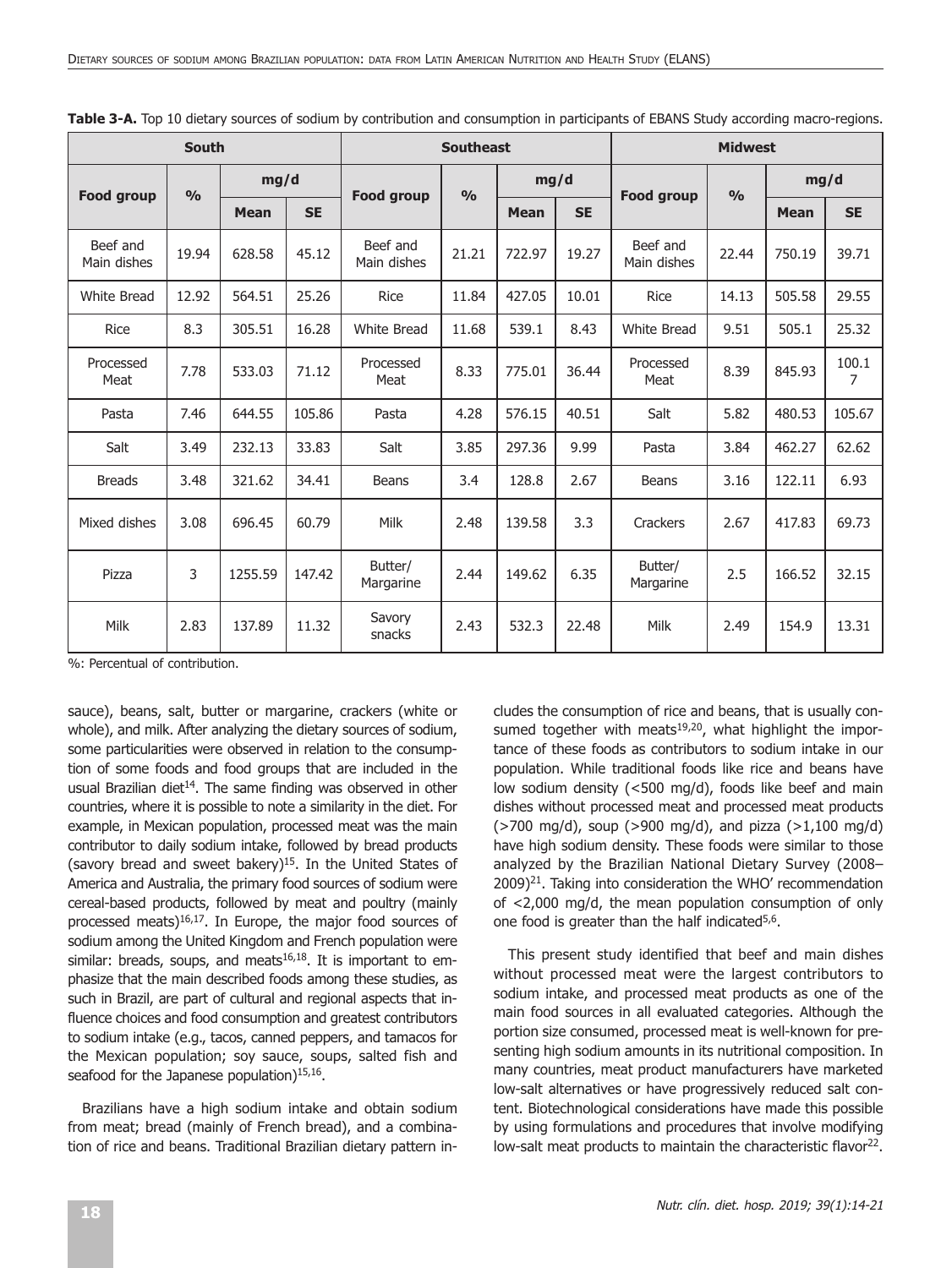|                      | <b>North</b>  |                          |        | <b>Northeast</b>     |               |             |           |  |  |
|----------------------|---------------|--------------------------|--------|----------------------|---------------|-------------|-----------|--|--|
| <b>Food group</b>    | $\frac{0}{0}$ |                          | mg/d   | <b>Food group</b>    | $\frac{0}{0}$ | mg/d        |           |  |  |
|                      |               | <b>SE</b><br><b>Mean</b> |        |                      |               | <b>Mean</b> | <b>SE</b> |  |  |
| Beef and Main dishes | 26.57         | 839.5                    | 58.33  | Beef and Main dishes | 21.09         | 645.4       | 26.48     |  |  |
| White Bread          | 11.04         | 587.69                   | 68.4   | White Bread          | 16.12         | 696.6       | 32.71     |  |  |
| <b>Rice</b>          | 9.39          | 376.29                   | 14.86  | <b>Rice</b>          | 9.99          | 372.1       | 16.97     |  |  |
| Processed Meat       | 8.43          | 811.26                   | 125.73 | Processed Meat       | 8.79          | 809.4       | 85.71     |  |  |
| Crackers             | 4.99          | 553.07                   | 30.31  | Pasta                | 5.7           | 493.6       | 54.55     |  |  |
| Butter or Margarine  | 4.38          | 213.55                   | 34.35  | <b>Beans</b>         | 3.71          | 151.6       | 7.52      |  |  |
| <b>Beans</b>         | 3.88          | 191.49                   | 34.17  | Crackers             | 2.98          | 402.1       | 30.88     |  |  |
| Pasta                | 3.8           | 496.92                   | 114.72 | Butter/ Margarine    | 2.95          | 146.2       | 9.62      |  |  |
| <b>Breads</b>        | 3.53          | 527.49                   | 110.62 | Soups                | 2.8           | 921.1       | 146.69    |  |  |
| Soups                | 2.45          | 774.44                   | 111.16 | Cheese               | 1.74          | 260.1       | 22.95     |  |  |

**Table 3-B.** Top 10 dietary sources of sodium by contribution and consumption in participants of EBANS Study according to Brazilian macro-regions.

%: Percentual of contribution.

French bread was the second contributor in Brazil, and along with breads and crackers (white or whole), they represent almost 15% of the total contribution. As already mentioned, breads are an important contributor to sodium intake not only in Brazil, but also in other countries<sup>15-18</sup>. It was easier to identify the breakfast pattern of Brazilians as they usually consume foods that are major sources of sodium, such as French bread, butter or margarine, crackers (white or whole) and milk; these foods are the most frequently consumed by the total population in the breakfast $2<sup>3</sup>$ . As processed meats, high amounts of salt are usually included in breads to improve their characteristics, including shelf-life, volume, sensory, and flavor characteristics. Manufacturers have marketed low-salt alternatives using biotechnological processes in bread production24. In Brazil, the sodium content in breads has been reduced in recent years, as also observed in Australia and New Zealand<sup>25</sup>, which may potentially help and can be a strategy to reduce the consumption of this micronutrient but may not be decisive or compensatory<sup>26</sup>.

Stratified population analyzes were essential to identify and understand the differences between groups. In this way, the major and the second contributors, apart from beef and main dishes without processed meat and French bread, were not different in all categories evaluated, but some other contributors differed by sex, age group, and Brazilian macro-regions. Different from the results of the analysis on foods included in the "traditional" meal pattern, a high consumption of sodium

derived from pizza (adolescents and South); soup (North and Northeast); fried or baked savory snacks (adolescents, males, and Southeast); mixed sources, which includes typical Brazilian recipes, as well as *farofa*, couscous, and mayonnaise salad (South); and cheese (Northeast) were unidentified in the general population.

For age groups, the analysis conducted among adolescents showed that foods like pizzas and fried or baked savory snacks appeared as contributors to sodium intake of this age group alone. The average consumption of sodium from pizzas was the highest (1,388.17 mg/d) in relation to all other foods, due to its high sodium content, and was the 9th major contributor to sodium intake. Adolescents have a high frequency of substituting main meals (lunch and dinner) to snacks, such as fried or baked savory snacks and pizzas, which were the main snacks consumed<sup>27</sup>. Studies have demonstrated a high percentage of adolescents with sodium consumption above the limits of  $UL^{28}$ , as they consume unhealthier foods than healthy foods<sup>29</sup>.

Globally, the average sodium intake in men was 10% higher than that in women in all regions evaluated<sup>2</sup>. In the present study, it was observed that the average consumption of sodium from all food sources were higher in men than in women, except for added salt. Men frequently consumed fried or baked savory snacks (which ranked 10th), while women frequently consumed either white or whole breads (in the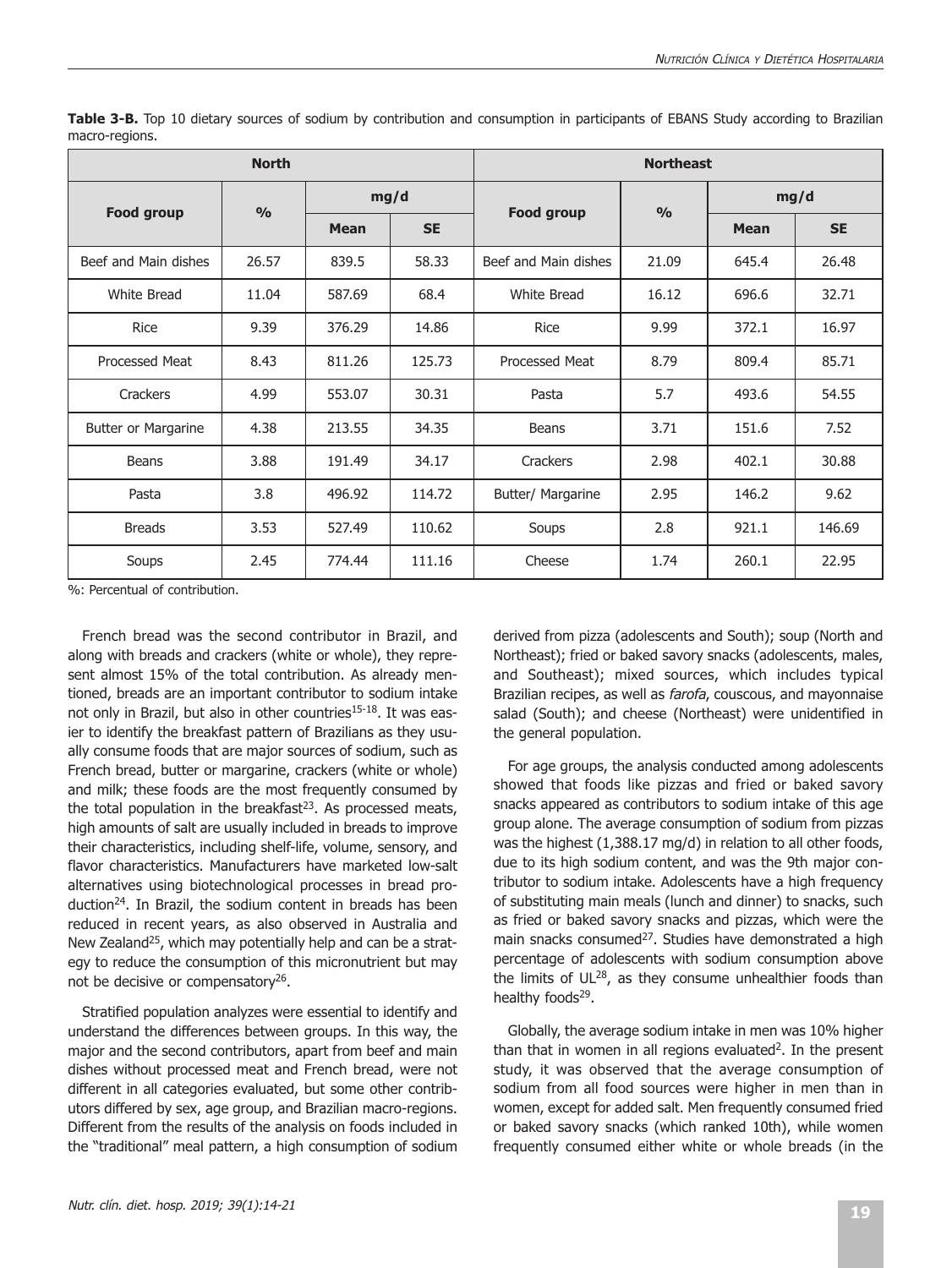same position). The Brazilian surveillance system of risk factors for chronic non-communicable diseases conducted in 2006 indicated that men add more salt to ready meals than women $30$ .

Although there are cultural and regional differences in each macro-regions of the country, some similarities were observed among sodium sources and few differences were identified in the South (pizza and mixed sources, which include typical Brazilian recipes, such as farofa, couscous, and mayonnaise salad), in North and Northeast (soup), in Northeast (cheese), and in Southeast (fried or baked savory snacks).

A matter of concern is that the tolerable UL for sodium could contribute a significant proportion just from a single food. It was observed that pizzas had a UL of above 50%, followed by soups and broths, 30%–50%; processed meat products, 30%–37%; and beef and main dishes with processed meat (red or white), 26%–37%. Therefore, special attention to excessive sodium intake is due, among other reasons, to the evidence that its high levels in the organism are associated with blood pressure elevations and consequently involve alterations in renal function, fluid volume, fluid regulatory hormones, vasculature, cardiac function, and autonomic nervous system and may lead to high risk of cardiovascular events $7,8$ .

This study had some limitations. A 24-hour urine collection was not performed, which would help substantiate the accuracy of these data obtained through a 24HR, and the use of a single 24HR will not help estimate the habitual intake of sodium.

## **CONCLUSION**

In conclusion, the EBANS showed the top food sources of sodium and their expressive consumption in Brazilian population. The major sources of sodium differed according to sex, age groups, and Brazilian macro-regions as result of different meal pattern, food preferences, cultural and regional in each group. These results highlight the need for implementation of public health policies to control the use of sodium in food industry and to aware the community about the addition of salt in food preparation and their food choices.

## **ACKNOWLEDGMENTS**

We would like to thank all members of the ELANS study group. The ELANS was initially supported by a scientific grant from the Coca Cola Company and received logistical support from Instituto Pensi/Hospital Infantil Sabara, International Life Science Institute of Argentina, Universidad de Costa Rica, Pontificia Universidad Católica de Chile, Pontificia Universidad Javeriana, Universidad Central de Venezuela/Fundación Bengoa, Universidad San Francisco de Quito, and Instituto de Investigación Nutricional de Peru. ELANS and EBANS were supported by Ferrero and International Life Science Institute - ILSI Brazil, for publishing the data. The funding sponsors had no role in the study design, in the collection, analyses, or interpretation of data; in the writing of the manuscript and in the decision to publish the results. This study is registered at www.clinicaltrials.gov (No. NCT02226627).

## **REFERENCES**

- 1. Organização Pan-Americana de Saúde. Recomendação para as políticas nacionais: Prevenção das doenças cardiovasculares nas Américas através da redução do consumo de sal para a toda a população. OPAS; 2010. (Policy statement).
- 2. Powles J, Fahimi S, Micha R, Khatibzadeh S, Shi P, Ezzati M, et al. Global, regional and national sodium intakes in 1990 and 2010: a systematic analysis of 24 h urinary sodium excretion and dietary surveys worldwide. BMJ Open. 2013;3(12):e003733.
- 3. Sarno F, Claro RM, Levy RB, Bandoni DH, Monteiro CA. Estimativa de consumo de sódio pela população brasileira, 2008-2009. Rev Saude Publica. 2013; 47(3):571-578.
- 4. Oliveira MM, Malta DC, Santos MAS, Oliveira TP, Nilson EAF, Claro RM. Consumo elevado de sal autorreferido em adultos: dados da Pesquisa Nacional de Saúde, 2013. Epidemiol Serv Saude. 2015; 24(2):249-256.
- 5. World Health Organization. Global action plan for the prevention and control of noncommunicable diseases 2013 a 2020. Geneva; 2013.
- 6. World Health Organization. Guideline: Sodium Intake for Adults and Children. Geneva; 2012.
- 7. Farquhar WB, Edwards DG, Jurkovitz CT, Weintraub WS. Dietary sodium and health: more than just blood pressure. J Am Coll Cardiol. 2015;65(10):1042-50.
- 8. Rhee MY. High sodium intake: review of recent issues on its association with cardiovascular events and measurement methods. Korean Circ J. 2015;45(3):175-83.
- Departamento de Atenção Básica. Secretaria de Atenção à Saúde. Ministério Da Saúde. Guia alimentar para a população brasileira. Brasília; 2014.
- 10. Nilson EAF, Spaniol AM, Goncalves VSS, Moura I, Silva SA, L'Abbe M, et al. Sodium Reduction in Processed Foods in Brazil: Analysis of Food Categories and Voluntary Targets from 2011 to 2017. Nutrients. 2017;9(7).
- 11. Núcleo de estudos e pesquisas em alimentação. Tabela Brasileira de Composição de Alimentos (TACO). 1st ed. Campinas: NEPA – UNICAMP; 2004. 42 p.
- 12. Dodd KW, Guenther PM, Freedman LS, Subar AF, Kipnis V, Midthune D et al. Review Statistical methods for estimating usual intake of nutrients and foods: a review of the theory. J Am Diet Assoc 2006; 106(10):1640-50.
- 13. Block, G, Dresser, CM, Hartman, AM, Carroll, MD. Nutrient sources in the American diet: quantitative data from the NHANES II survey. I. Vitamins and minerals. Am J Epidemiol 1985; 122(1):13-26.